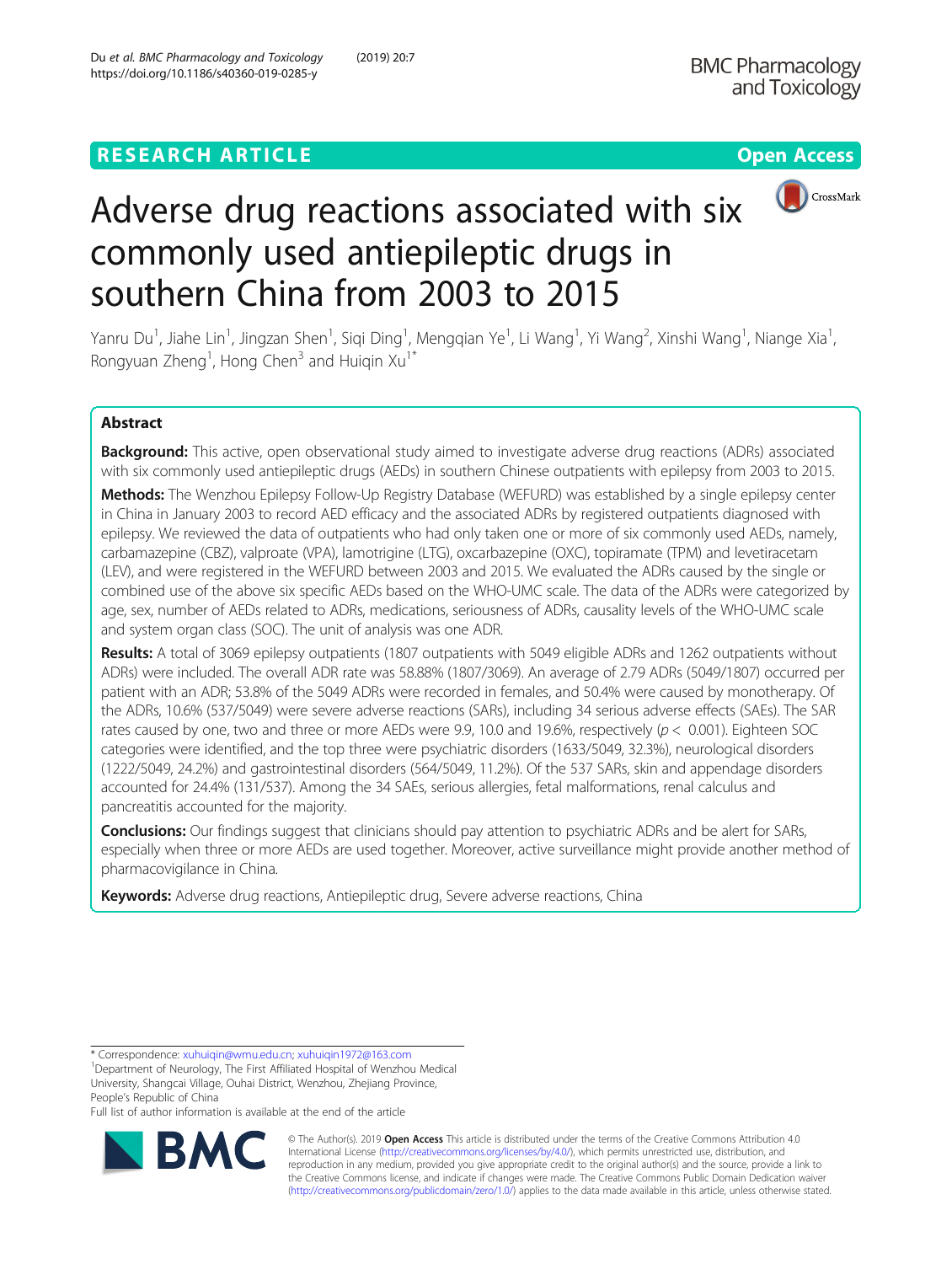## Background

Adverse drug reactions (ADRs) are a major public health concern [\[1](#page-6-0)]. In recent years, the most widely used antiepileptic drugs (AEDs) in our epilepsy center included carbamazepine (CBZ), valproate (VPA), lamotrigine (LTG), oxcarbazepine (OXC), topiramate (TPM) and levetiracetam (LEV). ADRs to AEDs may lead to treatment failure, withdrawal or death [\[2](#page-6-0)]. In 2007, an unblinded randomized controlled trial (RCT) was conducted to assess the effectiveness and safety of CBZ, LTG, OXC, or TPM for the treatment of partial epilepsy. The results of this study showed that approximately 50% of patients reported adverse events [[3\]](#page-6-0). Meta-analyses in the literature showed that AEDs had aggression as a side effect [\[4](#page-6-0)], and the behavioral side-effect profiles of AEDs should be considered when choosing optimal AEDs [\[5](#page-6-0)]. Furthermore, a recent article reported that the use of aromatic AEDs, e.g., CBZ, OXC and LTG, was more frequently associated with drug hypersensitivity [[6\]](#page-6-0). Attention should also be paid to safety concerns regarding the use of AEDs during pregnancy and breastfeeding [\[7](#page-6-0)]. RCTs have improved the quality and reliability of drug evaluation studies, but they have not provided specific clinical safety data [\[8](#page-6-0)]. However, for various ethical, statistical and logistical reasons, it is extremely difficult to organize structured clinical studies that are likely to provide substantial data on ADRs [[9\]](#page-6-0). In China, the safety monitoring of AEDs mainly relies on the implementation of the national reporting system of ADRs, which is a spontaneous reporting (SR) system. The reporting of ADRs to the China Food and Drug Administration (CFDA) has been the duty of healthcare professionals. In the SR system, however, the problems of underreporting and poor-quality data are still difficult to solve. Active monitoring from clinicians can compensate for the deficiencies of the SR system, but such research is relatively lacking.

To fill this gap, we conducted a clinical, active, open observational study to investigate the ADRs associated with six commonly used AEDs in epilepsy outpatients in southern China from 2003 to 2015.

## Methods

## Data source

The Epilepsy Long-term Follow Up Registry Study (ELFURS) was a single-center, prospective and observational study of epilepsy outpatients in China. The ELFURS was conducted at the epilepsy center in the First Affiliated Hospital of Wenzhou Medical University (FAHWMU) in January 2003 [\[10](#page-6-0)]. The study was approved by the clinical research ethics committee of FAHWMU and registered in the World Health Organization (WHO) Registry Network (registration number: ChiCTR-OCH-14004616). The Wenzhou Epilepsy Follow-Up Registry Database (WEFURD) was established simultaneously to record, save, and process the registry data, which included the demographic information of the epileptic outpatients, the use of AEDs, the efficacy of the AEDs and the AED-related ADRs [\[10\]](#page-6-0). An ADR, as defined by the WHO in 1972, is "a response to a drug that is noxious and unintended and occurs at doses normally used in man for the prophylaxis, diagnosis or therapy of disease, or for modification of physiological function" [[11\]](#page-6-0). ADR data were prospectively collected at every visit by questionnaire (every 1–3 months), and relevant information was updated in the following visits. The WEFURD has been maintained by trained two researchers and is the largest epilepsy database in southern China. By January 2018, the WEFURD enrolled 4563 epilepsy outpatients with regular follow-up and included 6259 records of ADRs.

## Study protocol

In this study, we reviewed the data of outpatients who only took one or more of six commonly used AEDs (CBZ, VPA, LTG, OXC, TPM and LEV) and were registered in the WEFURD between 2003 and 2015. We evaluated the ADRs caused by single or combined use of the above six specific AEDs based on the WHO-UMC scale [[12\]](#page-6-0). ADRs that were not caused by these six specific AEDs were excluded. ADRs that occurred when these six AEDs were combined with the other AEDs were also excluded. Finally, 1807 epilepsy outpatients with 5049 eligible ADRs and 1262 epilepsy outpatients without ADRs were included in this study. The two groups (epilepsy outpatients with and without ADRs) were compared, and the data of the 5049 ADRs were categorized by age, sex, number of AEDs related to ADRs, medications, severity of ADRs, causality levels of the WHO-UMC scale  $[12]$  $[12]$  $[12]$  and system organ class (SOC) according to the WHO Adverse Reactions Terminology (WHOART) [\[13](#page-6-0)]. The unit of analysis was one ADR. The preferred terms (PTs) of the WHOART [[13\]](#page-6-0) were used to describe and quantify the ADRs.

## Validation and classification of ADRs by the WHO-UMC scale

The WHO-UMC criteria [\[12](#page-6-0)] were employed to classify the causality levels as certain, probable/likely, possible, unlikely, conditional/unclassified, and unassessable/ unclassifiable. Prior to assessment, 12 members of the project received unified training. The causality assessment of an ADR was performed independently by two physicians, and this work was completed by eight physicians. The other two physicians checked the consistency of the assessment results. For ADRs with inconsistent assessment results, the two epileptologists (Huiqin Xu and Rongyuan Zheng) re-evaluated the results together. The ADRs that were still controversial after the reassessment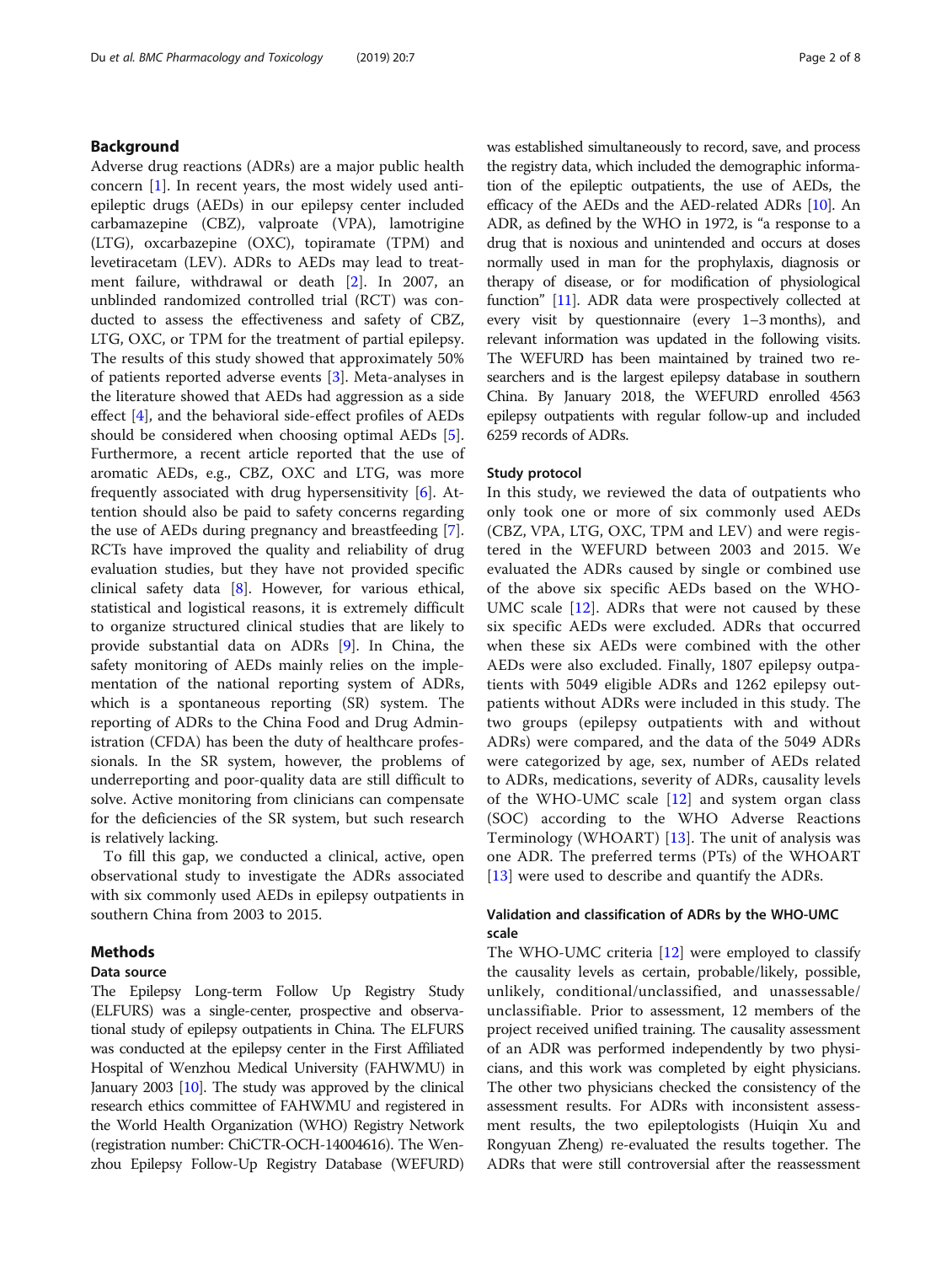process were discussed by all of the team members. We minimized bias from the evaluators through unified training, verification and discussion. The levels of unlikely and unassessable/unclassifiable were excluded in this study.

## Classification of ADRs by SOC and severity

The 5049 ADRs were classified according to the SOCs in the WHOART [[13\]](#page-6-0). Serious adverse effects (SAEs) were defined as those that are lethal or life threatening, require hospital admission or prolongation of an existing hospital stay, result in persistent or significant disability/ incapacity, or are cancers, congenital anomalies, birth defects, or other medically important conditions [\[14](#page-6-0)]. The term "severe" is often used to describe the intensity (severity) of a medical event or an adverse reaction, as in the grading "mild", "moderate", and "severe"; thus, a severe skin reaction is not necessarily serious [[14\]](#page-6-0). "Serious" and "severe" are different; SAEs are severe, but severe adverse reactions (SARs) are not necessarily serious. To improve the accuracy of the term "severe" in practical applications, SARs in this study were defined as adverse reactions requiring withdrawal of the suspected drugs and symptomatic treatment, regardless of whether the suspected drugs were used in mono- or polytherapy.

## Classification of SARs by drugs

The SARs were analyzed according to the suspected AEDs. In addition, the dosage/defined daily dose (DDD) [[15\]](#page-6-0) was used to represent the total daily dose of the suspected drugs  $[16]$  $[16]$ . The DDDs of the six drugs were as follows: 300 mg TPM and LTG, 1000 mg CBZ and OXC, and 1500 mg VPA and LEV [[15\]](#page-6-0). If ADRs occurred when AEDs were used in polytherapy, the total daily dose of all drugs was calculated as the sum of the dosage/DDD for each drug. For example, if dizziness occurred while taking 300 mg/day CBZ and 1000 mg/day LEV, the total daily dose of the two drugs was calculated as  $300/1000 + 1000/1500 = 0.97$ .

## **Statistics**

Categorical/qualitative data are presented as numbers (percentages), and nonnormally distributed quantitative data are shown as the medians (ranges). The Pearson chi-square and Mann-Whitney U tests were used, as appropriate. A two-sided  $p < 0.05$  was considered significant. A Bonferroni correction was applied for the multiple comparisons, and the  $p$ -values were adjusted according to the number of tests ( $n = 3$  for the number of AEDs received and  $n = 3$  for the number of AEDs related to the ADR). A corrected  $p = 0.0167$  (0.05/3) was considered significant for the number of AEDs received and the number of AEDs related to the ADR. All statistical analyses were conducted using IBM SPSS Statistics 21.0 software (IBM Corporation, NY, USA).

## Results

## Characteristics of epilepsy outpatients with and without ADRs

A total of 3069 epilepsy outpatients (1807 epilepsy outpatients with 5049 eligible ADRs and 1262 epilepsy outpatients without ADRs) were included. The overall ADR rate was 58.88% (1807/3069). We compared 1807 epilepsy outpatients with ADRs and 1262 epilepsy outpatients without ADRs (Table [1](#page-3-0)). There was no significant difference in age between the two groups, regardless of the age at last visit or at epilepsy diagnosis. Compared with epilepsy outpatients without ADRs, females comprised a higher percentage of epilepsy outpatients with ADRs (49.4% vs. 38.9%,  $p < 0.001$ ).

## General information on ADRs

An average of 2.79 ADRs (5049/1807) occurred per patient with an ADR. In total, 53.8% of the ADRs were recorded in females and 46.2% in males, while 50.4% were caused by a single AED (Table [2\)](#page-4-0).

Of the 5049 ADRs, 537 were SARs. The general profiles of non-SARs and SARs in this study is displayed in Table [2.](#page-4-0) The rates of SARs caused by one, two and three or more AEDs were 9.9, 10.0 and 19.6%, respectively (p < 0.001). The results showed that the rate of SARs caused by three or more AEDs was significantly higher than the rate of SARs caused by one or two AEDs.

## ADRs and SARs by SOC

Table [3](#page-5-0) shows the distribution of the 5049 ADRs and 537 SARs by SOC. Altogether, 18 SOC categories were identified in this study; the top three were psychiatric disorders (1633/5049, 32.3% of the total ADRs), neurological disorders (1222/5049, 24.2% of the total ADRs) and gastrointestinal disorders (564/5049, 11.2% of the total ADRs). Regardless of whether the ADRs were caused by one, two, or three or more AEDs, the most commonly involved categories remained the same. There were 537 SARs (10.6% of the total ADRs). Among these, the most common category was skin and appendage disorders, accounting for 24.4% (131/537).

## SARs by drugs

Detailed information on the 537 SARs (including 34 SAEs) stratified by drug is shown in Additional file [1](#page-6-0): Table S1. The top 10 most frequent SARs were rash (mainly caused by CBZ, LTG and OXC), nausea and vomiting, dizziness, increased levels of hepatic enzymes, leukopenia, somnolence, tremor, amnesia, hypoesthesia and pruritus. Only 34 SARs were SAEs, of which the following 17 were caused by a single drug: CBZ ( $n = 2$ , 2 drug hypersensitivity syndrome; DHS), LTG ( $n = 2, 1$ erythema multiforme and 1 multiple malformations), OXC ( $n = 1$ , 1 DHS), TPM ( $n = 9$ , 5 renal calculus, 1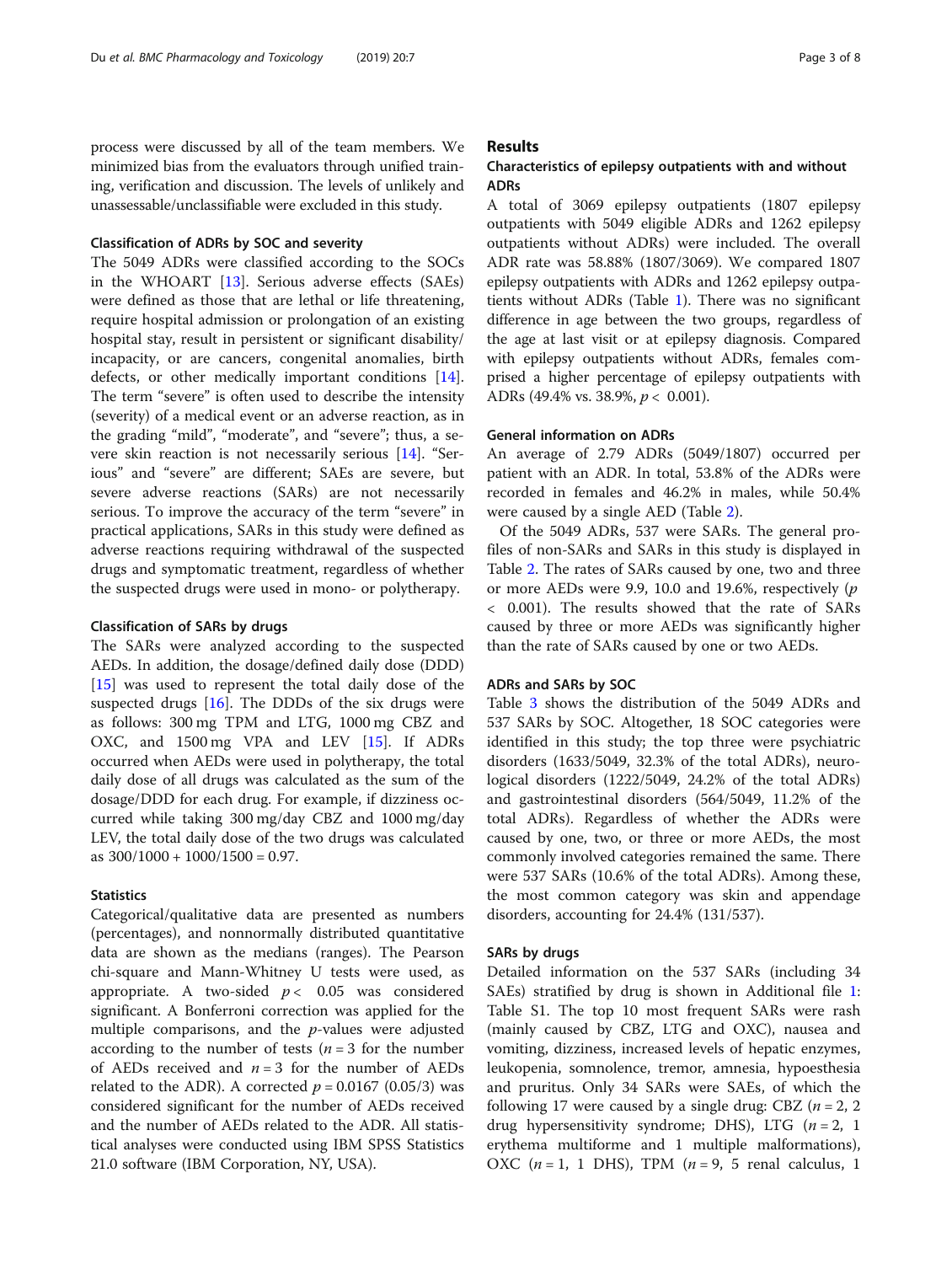<span id="page-3-0"></span>

| Variable                                           | Epilepsy outpatients with ADRs<br>$(N = 1807)$ | Epilepsy outpatients without ADRs<br>$(N = 1262)$ | $p$ -value           |
|----------------------------------------------------|------------------------------------------------|---------------------------------------------------|----------------------|
| Age at last visit, years (n, %)                    |                                                |                                                   | $0.156^a$            |
| $\leq$ 12                                          | 395 (21.9)                                     | 287 (22.7)                                        |                      |
| $13 - 18$                                          | 499 (27.6)                                     | 323 (25.6)                                        |                      |
| $19 - 45$                                          | 783 (43.3)                                     | 536 (42.5)                                        |                      |
| >45                                                | 130(7.2)                                       | 116(9.2)                                          |                      |
| Age at epilepsy diagnosis, years (median, (range)) | 18.2 (0.17-86.0)                               | $18.3(0.1 - 81.3)$                                | 0.770 <sup>b</sup>   |
| Sex (n, %)                                         |                                                |                                                   | < 0.001 <sup>a</sup> |
| Female                                             | 893 (49.4)                                     | 491 (38.9)                                        |                      |
| Male                                               | 914 (50.6)                                     | 771 (61.1)                                        |                      |
| Comorbidity (n, %)                                 |                                                |                                                   | < 0.001 <sup>a</sup> |
| Yes                                                | 374 (20.7)                                     | 180 (14.3)                                        |                      |
| No                                                 | 1433 (79.3)                                    | 1082 (85.7)                                       |                      |
| Number of AEDs received (n, %) <sup>c</sup>        |                                                |                                                   | < 0.001 <sup>a</sup> |
| One                                                | 489 (27.1)                                     | 756 (59.9)                                        |                      |
| Two                                                | 645 (35.7)                                     | 371 (29.4)                                        |                      |
| Three+                                             | 673 (37.2)                                     | 135 (10.7)                                        |                      |

ADRs adverse drug reactions, AEDs antiepileptic drugs

Pearson chi-square test

<sup>b</sup>Mann-Whitney U test

<sup>c</sup>Multiple comparison,  $p = 0.05/3 = 0.0167$  after Bonferroni correction. Two vs. one  $p < 0.001$ ; three+ vs. one  $p < 0.001$ ; three+ vs. two  $p < 0.001$ 

amnesia, 1 congenital spinal tumor, 1 cognitive disorder, 1 exfoliative dermatitis), and VPA ( $n = 3$ , 1 thrombocytopenia, 1 abnormal vision, 1 DHS). The other 17 SAEs were observed with combination therapy (Additional file [1](#page-6-0): Table S1).

## Discussion

ADRs contribute significantly to patient morbidity and mortality worldwide. Both safety and tolerability are determining factors in the selection of an appropriate AED [\[17](#page-6-0)]. There are few observational studies on the safety of AEDs in epilepsy patients in China. In the present study, the two groups (1807 epilepsy outpatients with ADRs and 1262 epilepsy outpatients without ADRs) were compared and the data of the 5049 ADRs, which were caused by single or combinations of six commonly used AEDs, were analyzed. The results of our study provide a reference for clinicians to safely use AEDs.

Our results showed that the overall ADR rate was 58.88%, which is slightly higher than the rates reported in other studies. In studies by Marson AG et al. [[3\]](#page-6-0) and Androsova G et al. [\[17](#page-6-0)], the ADR rates were approximately 50 and 47.6%, respectively. Of the 5049 ADRs, 53.8% occurred in females. A total of 18 SOC categories were identified, and the most common ADR categories, whether resulting from a single drug or multiple drugs, were psychiatric, neurological and gastrointestinal disorders. There were 537 SARs, 34 of which were SAEs, with the majority being serious allergies, fetal malformations, renal calculus, and pancreatitis. Our study confirmed that SAEs are severe but that SARs are not necessarily serious. This distinction plays a vital role in the precise use of the terms "serious" and "severe" by clinicians.

In this study, less than 2% of the ADRs occurred in children. This low percentage may have been due to selection bias, as 95% of the WEFURD patients were adults. This study showed that ADRs were more frequent in females, and some studies on AED safety have reported similar findings [\[18](#page-6-0)]. Differences in ADRs due to sex may be attributed to a greater number of ADRs in females and intolerable ADRs in females. There were approximately three ADRs (2717/893) per female and 2.5 (2332/914) per male. Females exhibited more SARs than non-SARs (59.4% vs. 53.1%,  $p = 0.006$ ). Of the 18 SOC categories, most ADRs were categorized as psychiatric, neurological and gastrointestinal disorders, which were also the SOCs in which most ADRs to nervous system medications were found [[19](#page-6-0), [20\]](#page-6-0). As the central nervous system (CNS) is the major action site for AEDs [[21,](#page-6-0) [22](#page-6-0)], it is not surprising that the CNS was the system most commonly affected by AED-related ADRs [\[20,](#page-6-0) [23](#page-6-0)]. However, there were more ADRs categorized as psychiatric disorders, and ADRs with a frequency > 5% of the psychiatric ADRs presented as follows: amnesia (*n* = 492, 30.13%); somnolence (*n* = 304, 18.62%); insomnia ( $n = 221, 13.53%$ ); anorexia ( $n = 197$ ,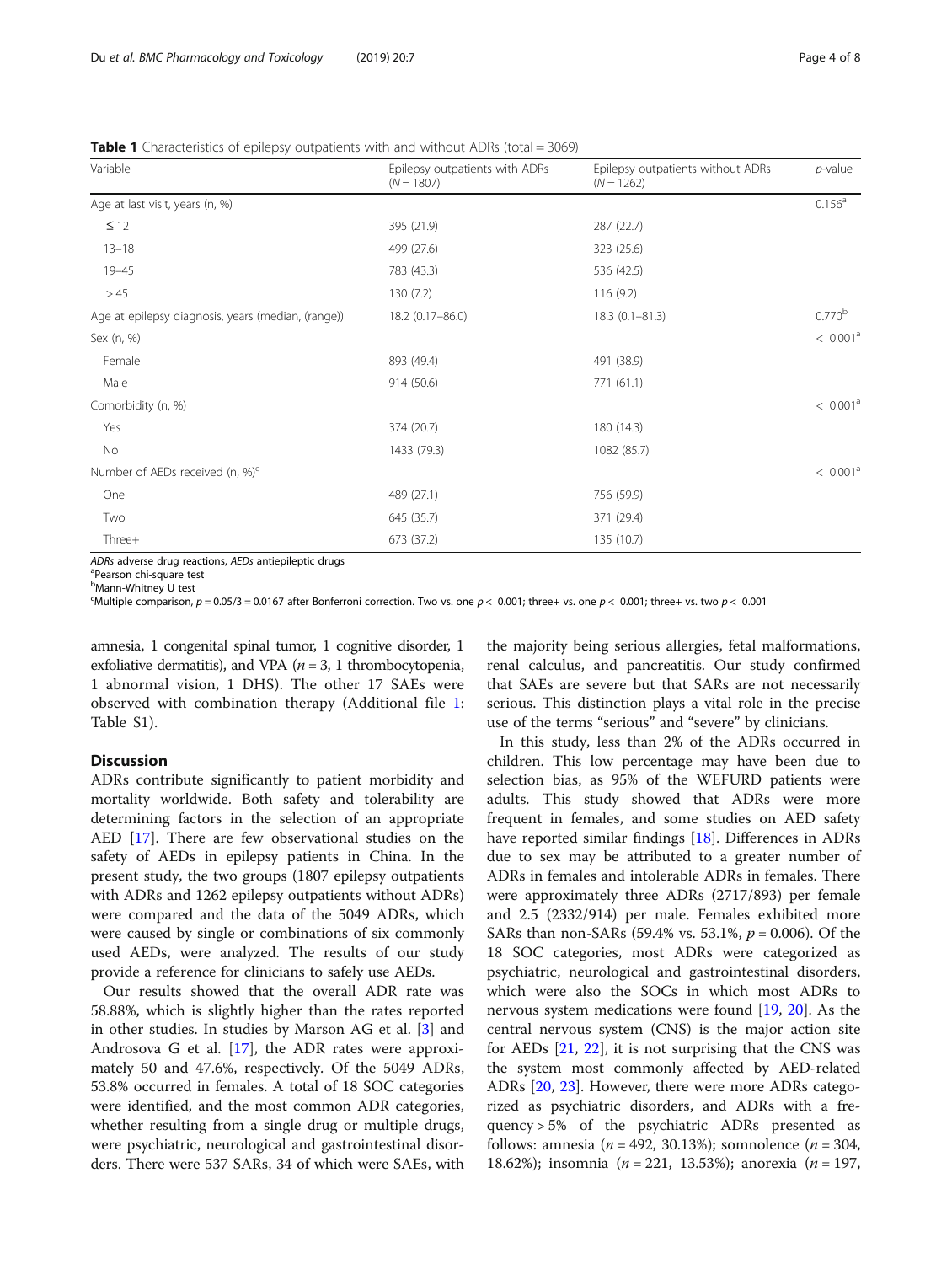<span id="page-4-0"></span>Table 2 General profiles of non-SARs and SARs in this study

| Variable                                       | Total ( $n = 5049$ ) | non-SARs <sup>e</sup> ( $n = 4512$ ) | SARs <sup>e</sup> ( $n = 537$ ) | $p$ -value           |
|------------------------------------------------|----------------------|--------------------------------------|---------------------------------|----------------------|
| Age at ADR occurrence, years (median, (range)) | 28.0 (7.0-89.0)      | 28.0 (7.0-89.0)                      | 28.0 (8.0-75.0)                 | $0.349^{b}$          |
| Sex (n, %)                                     |                      |                                      |                                 | 0.006 <sup>a</sup>   |
| Female                                         | 2717 (53.8)          | 2398 (53.1)                          | 319 (59.4)                      |                      |
| Male                                           | 2332 (46.2)          | 2114 (46.9)                          | 218 (40.6)                      |                      |
| Number of AEDs related to the ADR <sup>c</sup> |                      |                                      |                                 | < 0.001 <sup>a</sup> |
| One (n, %)                                     | 2546 (50.4)          | 2294 (90.1)                          | 252 (9.9)                       |                      |
| Two (n, %)                                     | 2140 (42.4)          | 1926 (90.0)                          | 214 (10.0)                      |                      |
| Three $+$ (n, %)                               | 363(7.2)             | 292 (80.4)                           | 71 (19.6)                       |                      |
| AEDs <sup>d</sup>                              |                      |                                      |                                 |                      |
| CBZ (n, %)                                     | 1138 (22.5)          | 1000 (87.9)                          | 138 (12.1)                      | $0.064^a$            |
| VPA (n, %)                                     | 2493 (49.4)          | 2228 (89.4)                          | 265 (10.6)                      | $0.989$ <sup>a</sup> |
| LTG (n, %)                                     | 1149 (22.8)          | 982 (85.5)                           | 167 (14.5)                      | < 0.001 <sup>a</sup> |
| OXC (n, %)                                     | 1226 (24.3)          | 1109 (90.5)                          | 117(9.5)                        | $0.154^a$            |
| TPM (n, %)                                     | 1186 (23.5)          | 1050 (88.5)                          | 136 (11.5)                      | $0.288$ <sup>a</sup> |
| LEV (n, %)                                     | 742 (14.7)           | 664 (89.5)                           | 78 (10.5)                       | 0.906 <sup>a</sup>   |
| Dosage/DDD (median, (range))                   | $0.90(0.07 - 3.50)$  | $0.90(0.07 - 3.50)$                  | $0.67(0.08 - 2.13)$             | $< 0.001^{\rm b}$    |
| Dosage/DDD groups                              |                      |                                      |                                 |                      |
| $\leq$ 0.50 (n, %)                             | 1061 (21.0)          | 907 (85.5)                           | 154 (14.5)                      | < 0.001 <sup>a</sup> |
| $0.50 - 1.00$ (n, %)                           | 2309 (45.7)          | 2074 (89.8)                          | 235 (10.2)                      | $0.332$ <sup>a</sup> |
| $1.00 - 1.50$ (n, %)                           | 1088 (21.6)          | 983 (90.3)                           | 105(9.7)                        | $0.234$ <sup>a</sup> |
| $1.50 - 2.00$ (n, %)                           | 473 (9.4)            | 433 (91.5)                           | 40(8.5)                         | 0.106 <sup>a</sup>   |
| $> 2.00$ (n, %)                                | 118(2.3)             | 115(97.5)                            | 3(2.5)                          | 0.004 <sup>a</sup>   |
| Level of causality assessment (n, %)           |                      |                                      |                                 |                      |
| Certain                                        | 550 (10.9)           | 300 (54.5)                           | 250 (45.5)                      | < 0.001 <sup>a</sup> |
| Probable/Likely                                | 796 (15.8)           | 510 (64.1)                           | 286 35.9)                       | < 0.001 <sup>a</sup> |
| Possible                                       | 3509 (69.5)          | 3508 (99.9)                          | 1(0.1)                          | < 0.001 <sup>a</sup> |
| Conditional/Unclassified                       | 194 (3.8)            | 194 (100)                            | 0(0)                            | < 0.001 <sup>a</sup> |

ADRs adverse drug reactions, AEDs antiepileptic drugs, SARs severe adverse reactions, DDD defined daily dose

<sup>a</sup>Pearson chi-square test

b<br>Mann-Whitney U test

Multiple comparison,  $p = 0.05/3 = 0.0167$  after Bonferroni correction. Two vs. one  $p < 0.907$ ; three+ vs. one  $p < 0.001$ ; three+ vs. two  $p < 0.001$ 

<sup>d</sup>The sum of the six AEDs was not equal to 5049 due to half of the ADRs being caused by two or three+ AEDs

e<br>SARs refers to those ADRs requiring withdrawal of the suspected drugs and symptomatic treatment, regardless of whether the suspected drugs were used in mono- or polytherapy

12.06%); and irritability ( $n = 161, 9.86\%$ ), which suggests that the psychiatric symptoms caused by AEDs deserve attention from clinicians.

In our study, 10.6% (537/5049) of the ADRs were SARs, and 0.67% (34/5049) were SAEs. These results were supported by the results of a cross-sectional study in Iran [\[20](#page-6-0)]. Namazi, S. et al. [[20](#page-6-0)] reported that almost all (99.24%) detected ADRs to AEDs were not serious. Among the 537 SARs, we found that rash was a common reaction to CBZ, LTG, and OXC administered as single drugs; some of the rashes were serious, including DHS and erythema multiforme. The ADRs to TPM were mainly cognitive side effects, hypoesthesia and renal calculus. The ADRs to VPA were gastrointestinal

disturbances and hepatotoxicity. LEV had the fewest SARs. Our findings are not novel [\[6](#page-6-0), [23](#page-6-0), [24](#page-6-0)]; current studies have shown that rashes related to AEDs are mostly idiosyncratic reactions [\[22](#page-6-0)]. Godhwani, N. et al. [[25\]](#page-7-0) reported that non-IgE-mediated reactions, more commonly associated with aromatic AEDs, can be nonspecific rashes or severe cutaneous drug reactions (SCDRs). Moreover, recent studies have demonstrated significant associations between human leukocyte antigens (HLA) and a predisposition to ADRs [\[26](#page-7-0)]. Ramirez, E. et al. [\[27\]](#page-7-0) confirmed the strong association between HLA\*31:01 and CBZ-drug reactions with eosinophilia and systemic symptoms (DRESS) in Europeans. The findings of studies by Chen, C. B. et al. [\[28](#page-7-0)] and Chong,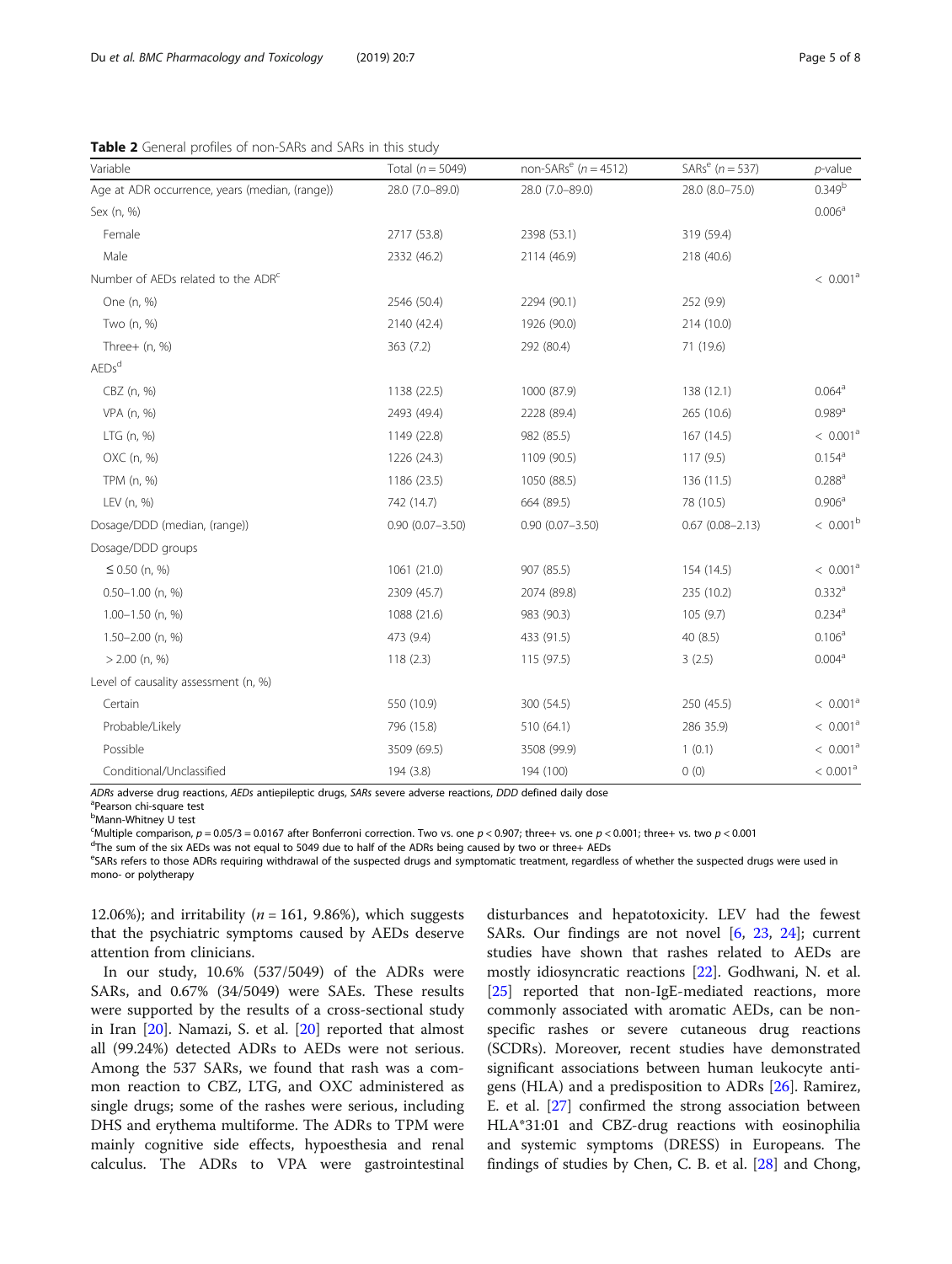<span id="page-5-0"></span>Table 3 Number of adverse drug reactions and severe adverse reactions stratified by system organ class

| System organ class (descending order)            | All                           | Number of AEDs related to the ADR |                               |                               |
|--------------------------------------------------|-------------------------------|-----------------------------------|-------------------------------|-------------------------------|
|                                                  |                               | One AEDs                          | Two AEDs                      | More than three AEDs          |
|                                                  | Number (severe <sup>a</sup> ) | Number (severe <sup>a</sup> )     | Number (severe <sup>a</sup> ) | Number (severe <sup>a</sup> ) |
| Psychiatric disorders                            | 1633 (84)                     | 813 (29)                          | 710 (39)                      | 110(16)                       |
| Neurological disorders                           | 1222 (93)                     | 630 (46)                          | 500 (37)                      | 92 (10)                       |
| Gastrointestinal disorders                       | 564 (68)                      | 244 (26)                          | 280 (31)                      | 40 (11)                       |
| Skin and appendage disorders                     | 341 (131)                     | 183 (67)                          | 132 (50)                      | 26 (14)                       |
| Body as a whole - general disorders              | 260 (19)                      | 137(10)                           | 108(5)                        | 15(4)                         |
| Metabolic and nutritional disorders              | 257 (19)                      | 131(8)                            | 107(8)                        | 19(3)                         |
| Liver and biliary disorders                      | 236 (33)                      | 135 (17)                          | 84 (12)                       | 17(4)                         |
| Vision disorders                                 | 88 (6)                        | 28(2)                             | 45(3)                         | 15(1)                         |
| Reproductive disorders                           | 88 (16)                       | 48 (9)                            | 36(4)                         | 4(3)                          |
| <b>Blood disorders</b>                           | 81 (25)                       | 32(15)                            | 37(9)                         | 12(1)                         |
| Musculoskeletal disorders                        | 65 (11)                       | 39(5)                             | 23(4)                         | 3(2)                          |
| Urinary tract disorders                          | 55 (9)                        | 30(5)                             | 23(3)                         | 2(1)                          |
| Hearing, vestibular and special senses disorders | 49(2)                         | 32(1)                             | 16(1)                         | 1(0)                          |
| Cardiovascular disorders                         | 42(2)                         | 26(2)                             | 13(0)                         | 3(0)                          |
| Vascular, bleeding and clotting disorders        | 36(2)                         | 19(1)                             | 16(1)                         | 1(0)                          |
| Respiratory disorders                            | 15(4)                         | 9(1)                              | 4(2)                          | 2(1)                          |
| Immune disorders and infections                  | 13(9)                         | 8(6)                              | 4(3)                          | 1(0)                          |
| Congenital disorders                             | 4(4)                          | 2(2)                              | 2(2)                          | 0(0)                          |
| Total                                            | 5049 (537)                    | 2546 (252)                        | 2140 (214)                    | 363 (71)                      |

ADRs adverse drug reactions, AEDs antiepileptic drugs, SARs severe adverse reactions

<sup>a</sup>SARs refers to those ADRs requiring withdrawal of the suspected drugs and symptomatic treatment, regardless of whether the suspected drugs were used in mono- or polytherapy

K. W. et al. [[29\]](#page-7-0) suggested that HLA-B\*15:02 is significantly associated with AED-induced SCDRs in Chinese individuals. Because of the strong genetic predisposition for certain AEDs to cause serious reactions, HLA analysis before the initiation of drug therapy is advised in certain populations [[25](#page-7-0)].

Furthermore, we reported that the rate of SARs after a low treatment dose (dosage/DDD  $\leq$  0.50) was 14.5% ( $p$  < 0.001). Our study also showed that more SARs occurred with multidrug treatment. The SAR rates caused by one, two and three or more AEDs were 9.9, 10.0 and 19.6%, respectively ( $p < 0.001$ ). This result suggests that clinicians should be alert for SARs, especially when three or more AEDs are used together. These findings were supported by those of other relevant studies. In the research by Horvath, L. et al. [\[18](#page-6-0)], the incidences of ADRs in monotherapy, biotherapy and polytherapy were 16.4, 18.5 and 23.5%, respectively. The results of the study by Grundmann, M. et al.  $[30]$  $[30]$  showed that a higher number of drugs at supratherapeutic levels in combination therapy led to a 3-fold higher incidence of ADRs. Studies have reported that multiple drug therapies can increase the frequency of ADRs and teratogenic

risk [[31,](#page-7-0) [32](#page-7-0)]. Therefore, we suggest that the AEDs used in combination must be carefully selected [\[31](#page-7-0)].

## Conclusions

In summary, this study was a real-world study; therefore, the results were more consistent with the clinical situation. Our findings suggest that clinicians should pay attention to psychiatric ADRs and should be alert for SARs, especially when three or more AEDs are used together. However, the confounding factors that existed when combinations of the six AEDs were used could not be estimated. Nevertheless, our study provides important reference information to guide clinicians in the safe use of AEDs. Moreover, the definition of SARs was clarified in this study, which will help clinicians accurately use the term "severe" and improve the accuracy of the monitoring data. Finally, compared with the SR system, there was a higher quality of data in this active monitoring study; only 194 ADRs (3.8% of the total ADRs) were assessed as conditional/unclassified, with more data needed. Active surveillance might provide another method of pharmacovigilance in China.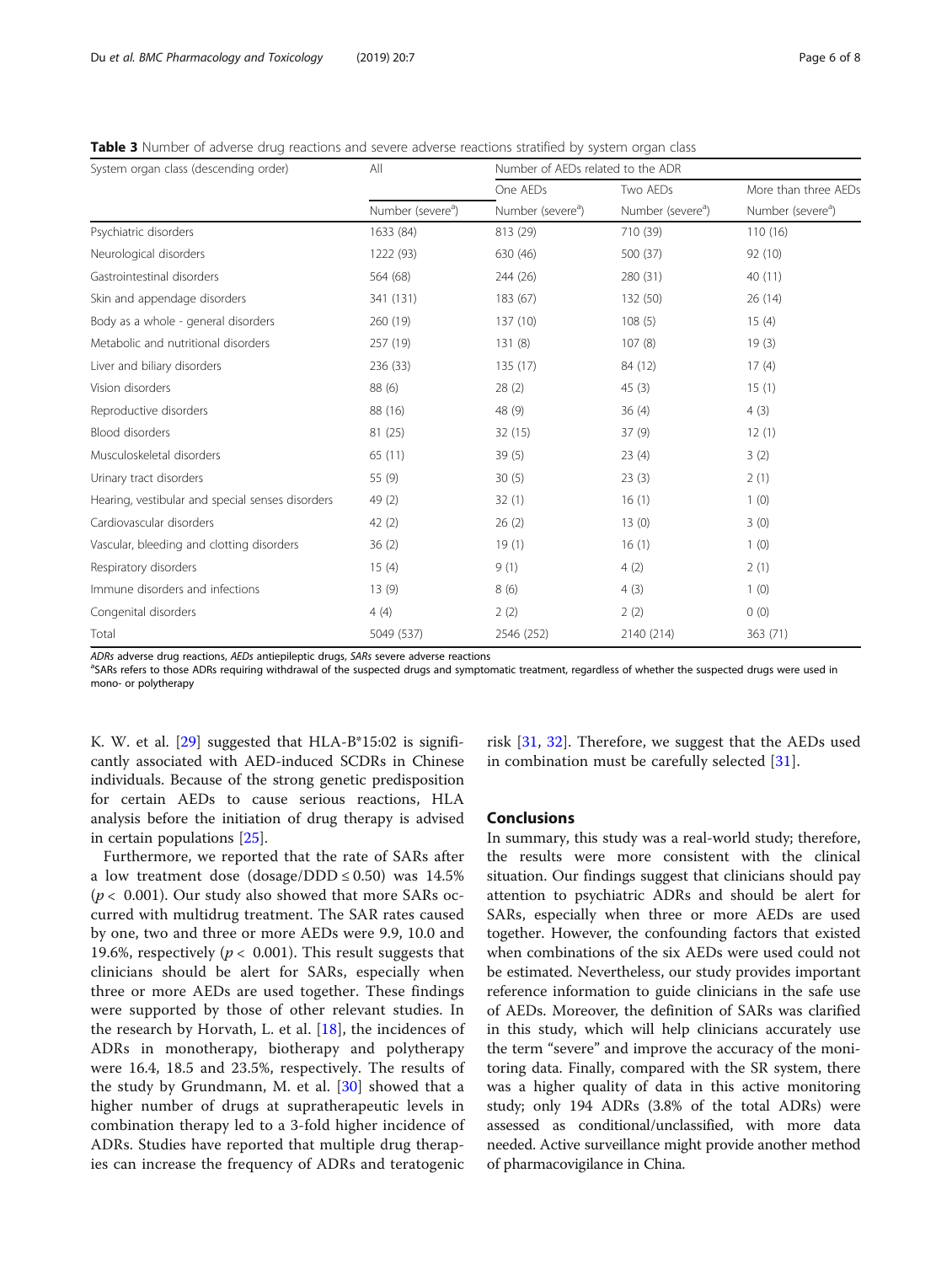## <span id="page-6-0"></span>Additional file

[Additional file 1:](https://doi.org/10.1186/s40360-019-0285-y) Table S1. Detailed information on 537 severe adverse reactions caused by drugs. Lists the severe adverse reactions to each drug, which may be found in the online version of this article. (DOCX 34 kb)

#### Abbreviations

ADRs: Adverse drug reactions; AEDs: Antiepileptic drugs; CBZ: Carbamazepine; CFDA: China Food and Drug Administration; CNS: Central nervous system; DDD: Defined daily dose; DHS: Drug hypersensitivity syndrome; DRESS: Drug reactions with eosinophilia and systemic symptoms; ELFURS: Epilepsy Long-term Follow Up Registry Study; FAHWMU: First Affiliated Hospital of Wenzhou Medical University; HLA: Human leukocyte antigens; LEV: Levetiracetam; LTG: Lamotrigine; OXC: Oxcarbazepine; PTs: Preferred terms; RCTs: Randomized controlled trials; SAEs: Serious adverse effects; SARs: Severe adverse reactions; SCDRs: Severe cutaneous drug reactions; SOC: System organ class; SR: Spontaneous reporting; TPM: Topiramate; VPA: Valproate; WEFURD: Wenzhou Epilepsy Follow-Up Registry Database; WHO: World Health Organization; WHO-ART: WHO Adverse Reaction Terminology; WHO-UMC: WHO-Uppsala Monitoring Centre

#### Acknowledgements

We thank all the contributing patients and Mary A., who is a Senior Editor at American Journal Experts, for editing the grammar, phrasing, and punctuation of this manuscript.

## Funding

This work was funded by the National Centre for ADR Monitoring, China [Grant No. 2016(30)], and the Natural Science Foundation of Zhejiang Province [Grant No. LY15H090015]. All funders were not involved in any part of the study and have no conflicts of interest that are directly relevant to the content of this study. This study was not motivated by commercial interests.

#### Availability of data and materials

The datasets used and/or analyzed during the current study are available from the corresponding author on reasonable request.

### Authors' contributions

YD and HX designed the study; JL, JS, SD, MY, and LW collected the data; XW, NX, RZ, and HC corrected the data; YD and YW analyzed the data; and YD and HX prepared the manuscript. All authors contributed to and approved the final manuscript.

#### Ethics approval and consent to participate

We respected all patients' rights to privacy and protected their identity. All procedures performed in studies involving human participants were conducted in accordance with the ethical standards of the First Affiliated Hospital of Wenzhou Medical University Ethics Committee, and informed consent was obtained from all individual participants included in the study.

#### Consent for publication

Not applicable.

#### Competing interests

The authors declare that they have no competing interests.

## Publisher's note

Springer Nature remains neutral with regard to jurisdictional claims in published maps and institutional affiliations.

#### Author details

<sup>1</sup>Department of Neurology, The First Affiliated Hospital of Wenzhou Medical University, Shangcai Village, Ouhai District, Wenzhou, Zhejiang Province, People's Republic of China. <sup>2</sup>Department of Preventive Medicine, School of Public Health and Management, Wenzhou Medical University, Wenzhou, Zhejiang Province, People's Republic of China. <sup>3</sup>Department of Psychiatry, The First Affiliated Hospital of Wenzhou Medical University, Wenzhou, Zhejiang Province, People's Republic of China.

## References

- 1. Fricke GI, Jung CH, Lerena LA, Lopez LM. Pharmacogenetics of adverse reactions to antiepileptic drugs. Neurologia. 2018;33:165–76.
- 2. Ye YM, Thong BY, Park HS. Hypersensitivity to antiepileptic drugs. Immunol Allergy Clin N Am. 2014;34:633–43 ix.
- 3. Marson AG, Al-Kharusi AM, Alwaidh M, Appleton R, Baker GA, Chadwick DW, et al. The SANAD study of effectiveness of carbamazepine, gabapentin, lamotrigine, oxcarbazepine, or topiramate for treatment of partial epilepsy: an unblinded randomised controlled trial. Lancet. 2007;369:1000–15.
- 4. Brodie MJ, Besag F, Ettinger AB, Mula M, Gobbi G, Comai S, et al. Epilepsy, antiepileptic drugs, and aggression: an evidence-based review. Pharmacol Rev. 2016;68:563–602.
- 5. Schmitz B. Effects of antiepileptic drugs on mood and behavior. Epilepsia. 2006;47(Suppl 2):28–33.
- 6. Blaszczyk B, Lason W, Czuczwar SJ. Antiepileptic drugs and adverse skin reactions: an update. Pharmacol Rep. 2015;67:426–34.
- 7. Tricco AC, Cogo E, Angeliki VA, Soobiah C, Hutton B, Hemmelgarn BR, et al. Comparative safety of anti-epileptic drugs among infants and children exposed in utero or during breastfeeding: protocol for a systematic review and network meta-analysis. Systematic reviews. 2014;3:68.
- 8. Wilby J, Kainth A, Hawkins N, Epstein D, McIntosh H, McDaid C, et al. Clinical effectiveness, tolerability and cost-effectiveness of newer drugs for epilepsy in adults: a systematic review and economic evaluation. Health Technol Assess (Winchester, England). 2005;9:1–157 iii-iv.
- 9. Wong IC, Lhatoo SD. Adverse reactions to new anticonvulsant drugs. Drug Saf. 2000;23:35–56.
- 10. Zeng QY, Fan TT, Zhu P, He RQ, Bao YX, Zheng RY, et al. Comparative longterm effectiveness of a monotherapy with five antiepileptic drugs for focal epilepsy in adult patients: a prospective cohort study. PLoS One. 2015;10:7.
- 11. WHO. International drug monitoring: the role of national centres. World Health Organ Tech Rep Ser. 1972;498:1–25.
- 12. WHO, UMC. The use of the WHO-UMC system for standardised case causality assessment. WHO. 2005. [https://www.who.int/medicines/areas/](https://www.who.int/medicines/areas/quality_safety/safety_efficacy/WHOcausality_assessment.pdf?ua=1) [quality\\_safety/safety\\_efficacy/WHOcausality\\_assessment.pdf?ua=1](https://www.who.int/medicines/areas/quality_safety/safety_efficacy/WHOcausality_assessment.pdf?ua=1). Accessed 10 Aug 2018.
- 13. WHO, UMC. International monitoring of adverse reactions to drugs: adverse reaction terminology. WHO. 2001. [https://en.wikipedia.org/wiki/WHOART.](https://en.wikipedia.org/wiki/WHOART) Accessed 21 Aug 2018.
- 14. Edwards IR, Aronson JK. Adverse drug reactions: definitions, diagnosis, and management. Lancet. 2000;356:1255–9.
- 15. WHO Collaborating Centre for Drug Statistics Methodology. ATC/DDD Index. Norwegian Institute of Public Health. 2011. [https://www.whocc.no/](https://www.whocc.no/atc_ddd_index/) [atc\\_ddd\\_index/.](https://www.whocc.no/atc_ddd_index/) Accessed 21 Aug 2018.
- 16. Hao X, Chen Z, Yan B, Kwan P, Zhou D. Impact of drug manipulation on seizure freedom in adults with uncontrolled epilepsy: a prospective controlled study in rural China. CNS drugs. 2017;31:237–43.
- 17. Androsova G, Krause R, Borghei M, Wassenaar M, Auce P, Avbersek A, et al. Comparative effectiveness of antiepileptic drugs in patients with mesial temporal lobe epilepsy with hippocampal sclerosis. Epilepsia. 2017;58:1734–41.
- 18. Horvath L, Fekete K, Marton S, Fekete I. Outcome of antiepileptic drug treatment of 1282 patients with epilepsy, their pharmacovigilance reports and concomitant medication on CNS in an East-Hungarian adult database. J Neurol Sci. 2016;369:220–6.
- 19. Aagaard L, Strandell J, Melskens L, Petersen PS, Holme Hansen E. Global patterns of adverse drug reactions over a decade: analyses of spontaneous reports to VigiBase. Drug Saf. 2012;35:1171–82.
- 20. Namazi S, Borhani-Haghighi A, Karimzadeh I. Adverse reactions to antiepileptic drugs in epileptic outpatients: a cross-sectional study in Iran. Clin Neuropharmacol. 2011;34:79–83.
- 21. Lin JJ, Mula M, Hermann BP. Uncovering the neurobehavioural comorbidities of epilepsy over the lifespan. Lancet. 2012;380:1180–92.
- 22. Zaccara G, Franciotta D, Perucca E. Idiosyncratic adverse reactions to antiepileptic drugs. Epilepsia. 2007;48:1223–44.
- 23. Kennedy GM, Lhatoo SD. CNS adverse events associated with antiepileptic drugs. CNS drugs. 2008;22:739–60.
- 24. Walker LE, Mirza N, Yip VLM, Marson AG, Pirmohamed M. Personalized medicine approaches in epilepsy. J Intern Med. 2015;277:218–34.